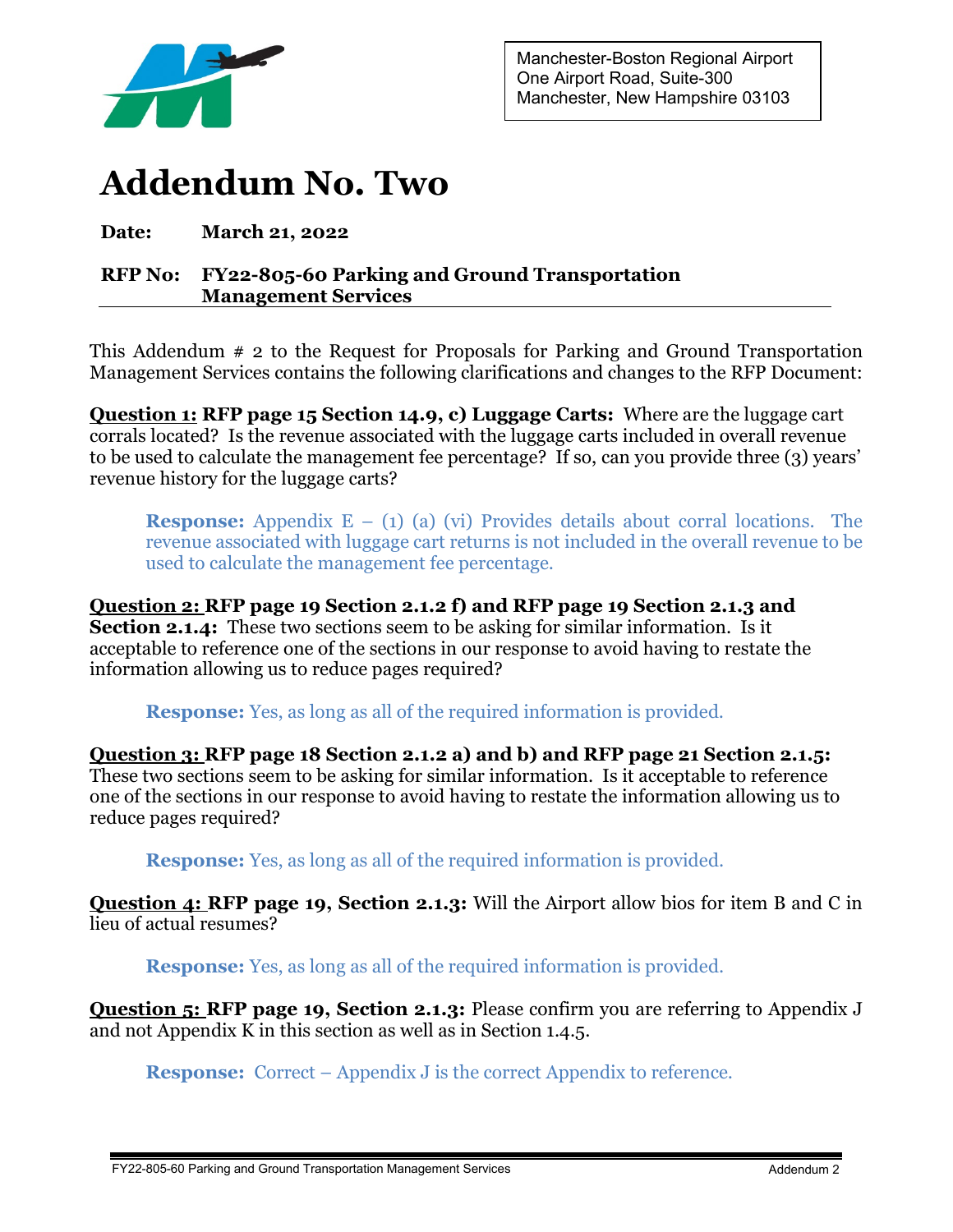**Question 6: RFP page 13, Section 1.7c:** The Airport is requiring the operator provide a parking guidance system. Does the Airport have any specifications or recommendations on parking guidance systems it prefers?

**Response:** It is up to the operator to recommend an appropriate parking guidance system.

**Question 7:** Does the Airport intend for the Operator to include the cost of the parking guidance system as part of its management fee and if so, will the cost of the system be a component of the management fee the airport described as 15% to 20% of parking revenue?

**Response:** Yes.

**Question 8: RFP page 13, Section 1.7(1):** The Operator is responsible to remit state and local sales taxes. To clarify, are those taxes to be reduced from gross revenue and not a cost attributable to the operator as a component of its management fee?

**Response:** The Management Fee shall be calculated after any and all applicable taxes are deducted from the gross receipts.

**Question 9:** Is the management fee percentage calculated on gross parking revenue or is it calculated on net revenue (gross revenue with sales taxes and charge backs deducted)?

**Response:** The proposed Management Fee shall be in the form of a percentage of gross receipts realized by the collection of parking revenue at the AIRPORT on an annual basis.

**Question 10: RFP page 14, Section 1.9:** Indicates that that Management Fee percentages may be subject to annual discussion, rather than set in stone, to reflect the realities of the Airport's financial position. What is the consequence if the annual discussion/renegotiation fails to achieve a management fee adjustment satisfactory to both parties? Would each party have a right to terminate the agreement under such circumstances?

**Response:** The language in Section 1.9 is intended to clarify that the City is willing to collaborate with the Contractor in the face of a potentially catastrophic event that causes significant reduction in enplanements.

**Question 11:** Will Contractor have a right to call for a renegotiation of the management fee when gross receipts are reduced for reasons outside of Contractor's reasonable control, such that the Contractor's management fee is insufficient to cover Contractor's costs? Reasons outside of parking operator's control would include reduced enplanements, pandemic lockdowns and opening of off-site parking competition.

**Response:** Please see the response to questions 10 above.